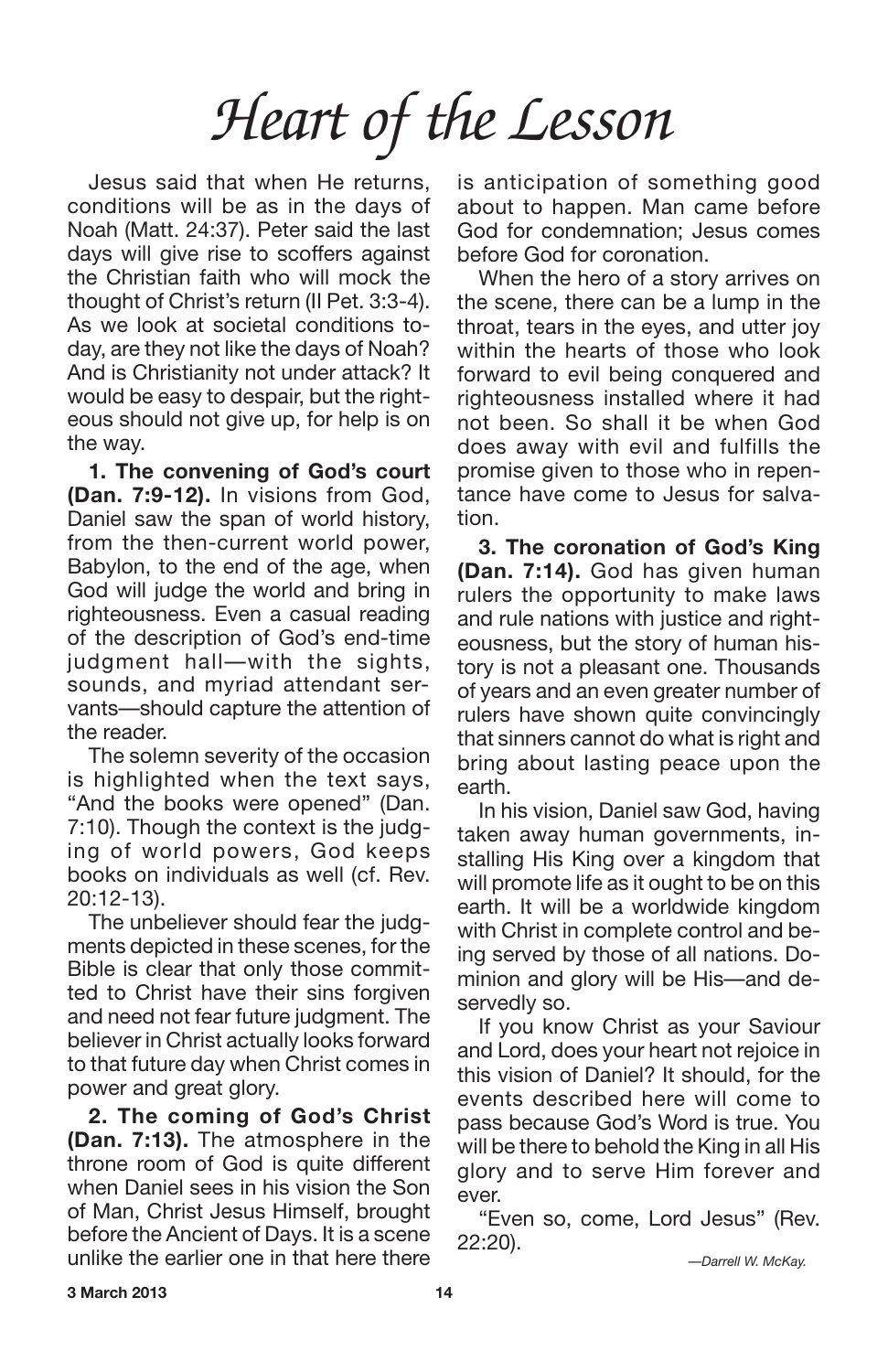If God were to inform a believer that Christ's coming was tomorrow, that person might well assess his own spiritual condition—as well as that of his family, his church, or his nation—and conclude that he and others were not as prepared for the event as they should be. So it was with Daniel.

After reading that portion of Jeremiah's prophecy that dealt with the time frame for God to visit His people and end their exile, Daniel knew that neither he nor his countrymen were spiritually prepared. He determined to do something about it.

**1. The concern (Dan. 9:4).** Daniel was so concerned about the spiritual deficit among the captive Israelites that it drove him to his knees in prayer. He could have—and perhaps did, though it is not recorded—reached out to as many of his countrymen in exile as possible to note God's timetable for release and urged their repentance. What we do know for sure is that he chose to do something much more powerful and necessary, and that was to pray. It may well be that he also felt his own spiritual poverty and believed he had to make things right with God.

How does the promised return of Christ affect those in the body of Christ? Though we are not given a precise timetable for His return, should we not sense our own need for a clean heart before God and approach Him in prayer? Should we not be praying for the church as a whole as well as for unbelievers as the time draws near? He is coming again, and many are not ready.

**2. The confession (Dan. 9:5-10).** In addition to extolling the virtues of a holy God, Daniel confessed the lack of virtue, faith, and obedience among his

fellow Jews. Not only that—and this should be noted by all—Daniel identified with sinful Israel and included himself in his confession. He did not say "Israel" had sinned, but "we" have sinned. It was not "they" and "them" but "we" and "us."

How do we pray when we pray for our family, our church, or our nation? If we were honest with ourselves and with God, we would pray as Daniel did, including ourselves when confessing sin before God. We may have Christ's righteousness on our account, but none of us has His perfect righteousness in daily practice. May God have mercy not only on others but on us as well.

**3. The consequences (Dan. 9:11- 14).** The Jewish nation, both people and land, was under the curse of God because God's law had been willingly violated. Despite prior warnings by God that He would remove the people from the land if they disobeyed, they chose to transgress the law and do as they pleased. In God's timing, He sent an enemy upon them to remove them from the land in punishment and thus to awaken them to their true spiritual condition. Sin has its consequences.

How dark the heart can become at times so that even the child of God begins to think he can depart from the plain Word of God without God taking notice! True, believers are subject to the wiles of the devil and the temptation to sin, but their track record in resisting evil should be improving as time goes by. May God have mercy on His children and grant them inner strength. The fruition of the kingdom of God is fast approaching. It is time to prepare our hearts.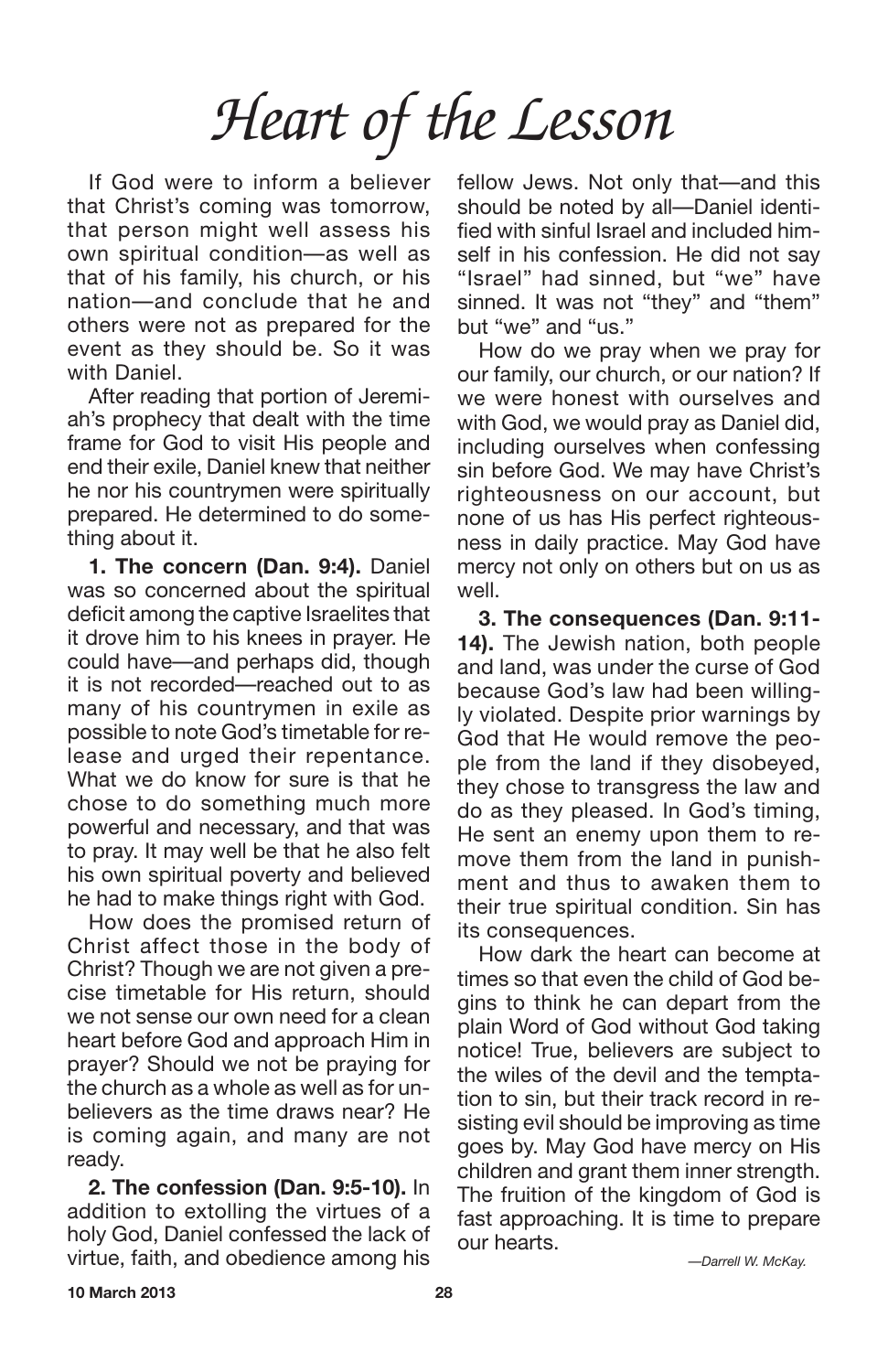The events of the last lesson in this first unit of the quarter were prophetic for Daniel yet are historic for us. However, they do foreshadow a yet future personage (the antichrist) and events surrounding his reign of terror. Since the events are primarily historic to us, that is what will be emphasized as we learn the lesson of God's ultimate victory over evil.

**1. The indignation (Dan. 8:19).** The Angel Gabriel was sent to Daniel to explain the vision he had seen. Mainly the vision involved the end of a time called the "indignation." The Hebrew word describes intense anger and in Scripture is more often used of God than of man. It expresses anger and rage to the highest degree. In this instance, it is God's estimation of the times that would result in the arrival of a very evil and blasphemous king.

This leads us to the question of allowing or not allowing God to be God in our lives. Is God installed on the throne of our heart, or is He set on the shelf to be called upon when needed? He wants us to recognize our continual need for Him and to yield to His Spirit in the everyday issues of our lives.

**2. Its duration (Dan. 8:20-22).** Daniel was told that the animals he saw in his vision (vss. 3-12) represented the Medo-Persian kingdom, followed by Greece. The horns of the beasts represented the kings of these empires. The first king of Greece (Alexander) would be followed by four others, since his kingdom would be broken into four parts. None of the kingdoms would be God-honoring, and the four would be less powerful than the one they succeeded.

As we look at world history, do we

not see that political entities come and go, some being powerful while others are weak? How many of these earthly kingdoms have given God His due? How many promote righteousness and godly living? Regardless of how good or how bad we may think our own nation is doing in this regard, do our hearts long for the coming full manifestation of the kingdom of Christ? Let us live righteously while we await the arrival of this great future.

**3. Its culmination (Dan. 8:23-26).** Toward the end of the indignation there would arise a king with great power. He would prosper and destroy and do all kinds of evil. He would exalt himself and be very much anti-God. He would be allowed to live and rule only so long; then he would lose his life. This ruler, scholars affirm, was a Seleucid king by the name of Antiochus Epiphanes, who was a forerunner of the antichrist of the coming time of Great Tribulation. Both the indignation and the evil king are but prototypes of end-time conditions.

By all this we are reminded that God will allow evil to continue only so long on this earth before He puts a stop to all the unbridled madness. His Chosen One will rule in full glory over a kingdom like no other. Praise God for His revelation of future events, both near and far from the time of their happening, so that God's people can know that He is in ultimate control.

Apart from the prophetic Word of God, it would be easy to forget that God is in control and that things will improve one day. That knowledge should motivate us to holy living and to be more evangelistic in our day-to-day lives.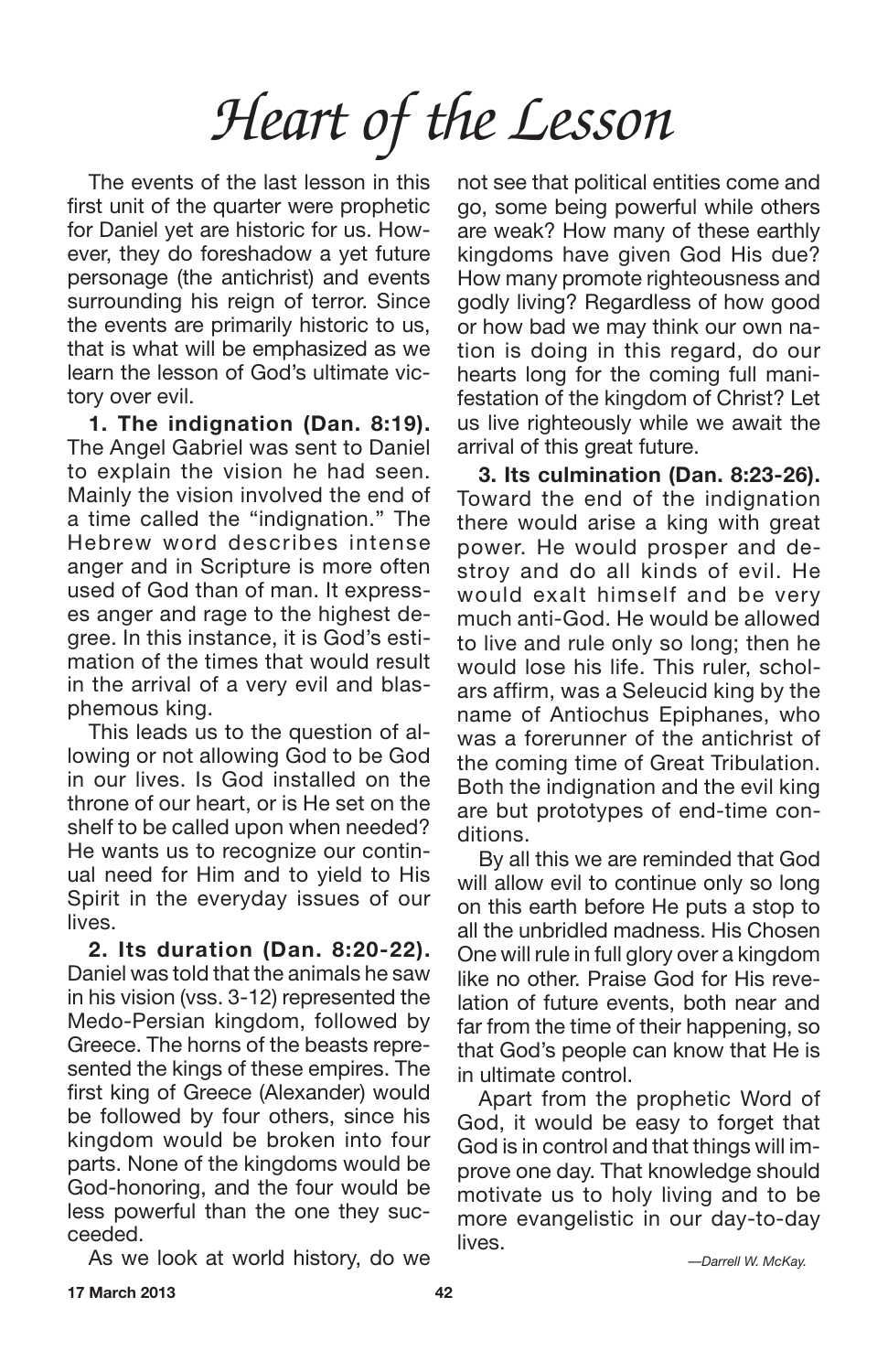It is wholly appropriate that at this time of year we turn our minds to the hope Christ's resurrection brings. A major component of a life lived for Christ is service. That is true both here and now and in the coming kingdom. The object of our service is twofold; we are to serve Christ, and we are to serve others. This week's lesson points us in that direction.

**1. The example of Jesus (Luke 22:14-20).** Luke recounts the great joy Jesus had on the occasion of His eating the Passover meal with the twelve apostles. Despite the approaching agony in Gethsemane, our Lord was genuinely elated to have this opportunity to strengthen the bond between Himself and His disciples, as well as to strengthen their bond with each other.

The Passover meal was a family meal (cf. Exod. 12:3), and Jesus' assembling His disciples for the repast underscored His earlier teaching that His family was not based on blood but on obedience (cf. Luke 8:21). That being the case, it was His humble privilege to serve them, His brothers.

As we point out the example of Jesus' service, it is not to say that we look to Him for that and nothing more; but we do profit by what He did and how He did it. With that in mind and since believers are part of the family of God—how much joy should we have when doing something for our brothers and sisters in Christ? There is joy to be had in lending a hand, saying a kind word, sharing a meal, or giving a cup of cold water to others.

**2. The warning of Jesus (Luke 22:21-23).** During this last meal with His disciples until the coming kingdom, Jesus revealed that there was a betrayer in their midst. The reference obviously was to Judas, though none of the eleven others even suspected such a thing.

Judas is an example of those who place self above all else and serve themselves first. Even being with Jesus and the other disciples for a long time had had no inward impact on his life. Money was his god.

This should be a stark warning that a professing believer needs to be more than professing. An inner change, a new birth that signals resurrection hope, needs to be present if we are to put others, and especially Jesus, first.

**3. The lecture of Jesus (Luke 22:24-30).** The disciples then began to argue, as they had before (cf. Mark 9:33-34), about who would hold the highest positions in the coming kingdom. Judas certainly had his faults, but so did the other disciples, albeit of a different nature. So yet again Jesus had to speak pointedly to them about what constitutes greatness in the kingdom of God. Unlike Judas, they would certainly be in the kingdom and have responsibilities, but attitudes needed to change.

It is very easy for our minds to be sidetracked into allowing ambitions of the sinful flesh to surface. This is why we need to take stock regularly of where we are and what we are doing. Being constantly in the Word of God, and especially in the Gospels and other New Testament books, allows the Spirit of God to nudge us even lecture us—in the right direction. Keeping in mind our hope in the resurrection provides proper balance to life.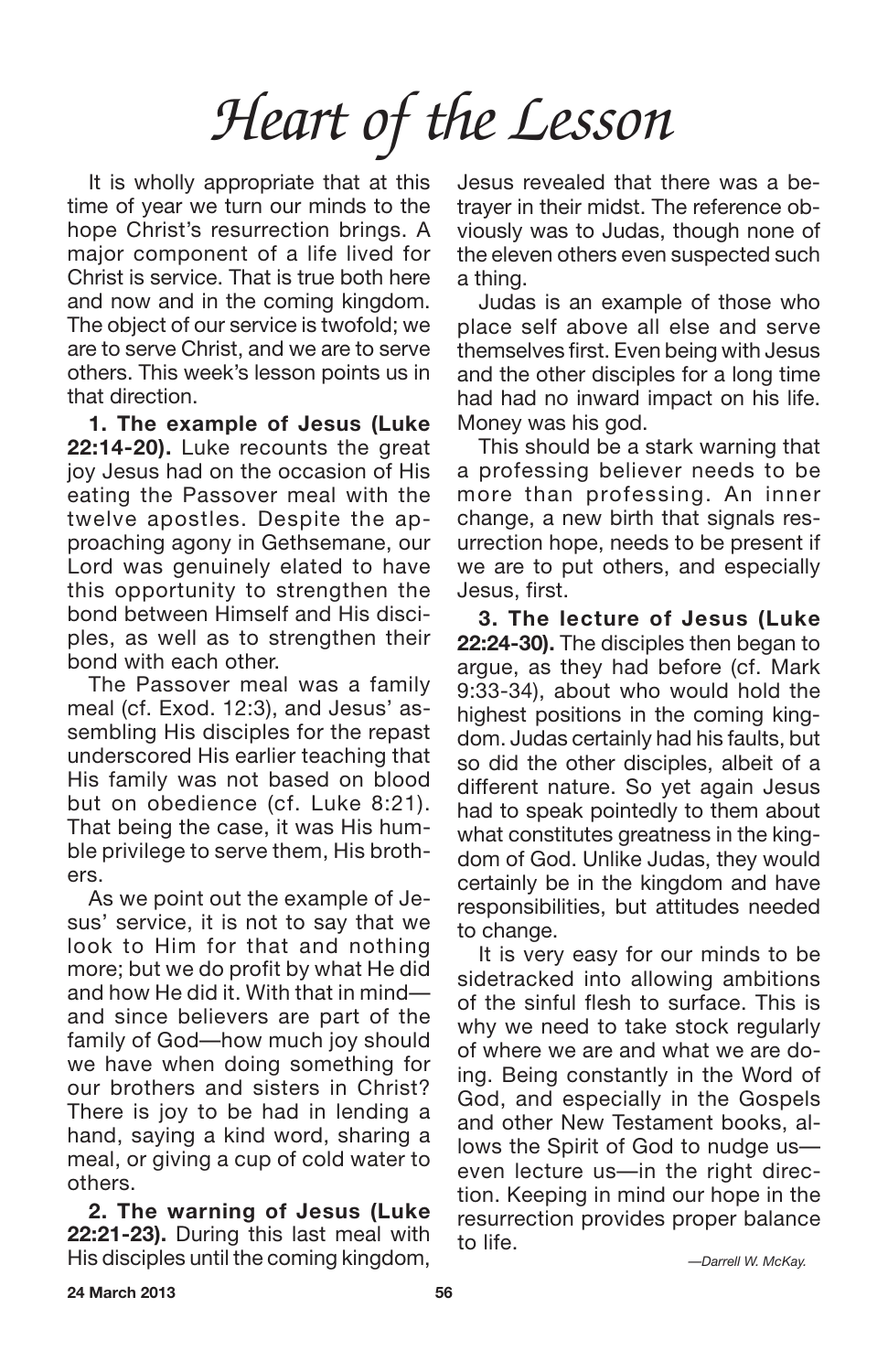In Dante's *Divine Comedy,* there is an inscription over the gate of hell that reads "Abandon all hope, ye who enter here." Despite the errors in the overall theology of this epic poem, the warning of the inscription is accurate. In hell there is no hope. In writing to the Thessalonians, the Apostle Paul said that apart from Christ there is "no hope" (I Thess. 4:13).

Of course, many people have hope, but hope is only as good as the basis for it. It is Christ who gives true hope—hope one can count on. Hope based on mere wishes is useless. This week we look at those whose hope had been dashed when Jesus died and how that hope was restored upon His resurrection.

**1. Hope buried (Luke 24:13-21).** Our lesson recounts the experience of two of Jesus' disciples other than the Twelve. They, like all the disciples, had hoped—indeed, believed—that Jesus was the Christ sent from God. His crucifixion had decimated their hopes and dreams. In great heaviness of heart, they were walking the seven or so miles home from Jerusalem. They walked not in silence but in animated conversation, trying to make sense of what had happened.

The brokenhearted disciples were soon overtaken by another traveler. Not recognizing Him as the risen Lord Jesus, they unburdened their hearts and bared their dashed hopes. Obviously, their original hope was based on truth, but because they did not correctly understand what had to take place, they only mourned the death of Jesus.

Believers in Jesus can and do lose hope at times. A prayer that goes unanswered, a tragedy that unfolds, an economic hardship, and many other things can deflate one's expectations. Though cloudy days hide the sun, the sun has not gone away; it will shine again when the clouds dissipate. It is always too soon to quit.

**2. Hope resurrected (Luke 24:28- 32).** Insisting that their fellow traveler join them for food and lodging was an act of concern and kindness that proved instrumental in the rekindling of the disciples' hope. At the table, Jesus assumed the role of host and in the breaking of bread opened their eyes to see who He really was.

His aim accomplished, Jesus disappeared, leaving His two followers with renewed hope and joy. As they reviewed the experience, they admitted that as He had spoken to them on the way, the embers of their dying hope had been fanned; and now, of course, they burned brightly.

Does not God do the same with all who are burdened and downtrodden? Does He not in some way enter our lives to open our eyes and give us hope again? From personal experience, I can state that blessing and renewed hope often are revived in the process of helping others. Try it; it works!

**3. Hope restored (Luke 24:33-35).** The good news of Christ's resurrection was too good not to share with others. Even though it was night and most likely dangerous to walk seven miles anywhere, it was daytime in the hearts of these two as they went as fast as possible to tell the Eleven.

As stated earlier, hope is only as good as the basis for it. For the believer, hope is based on the Word of God. Yes, we can have misunderstandings at times and even forget what the Word says; yet the promise of the resurrection is plain for all to see. As Christ has been raised, so too will all who are in Christ.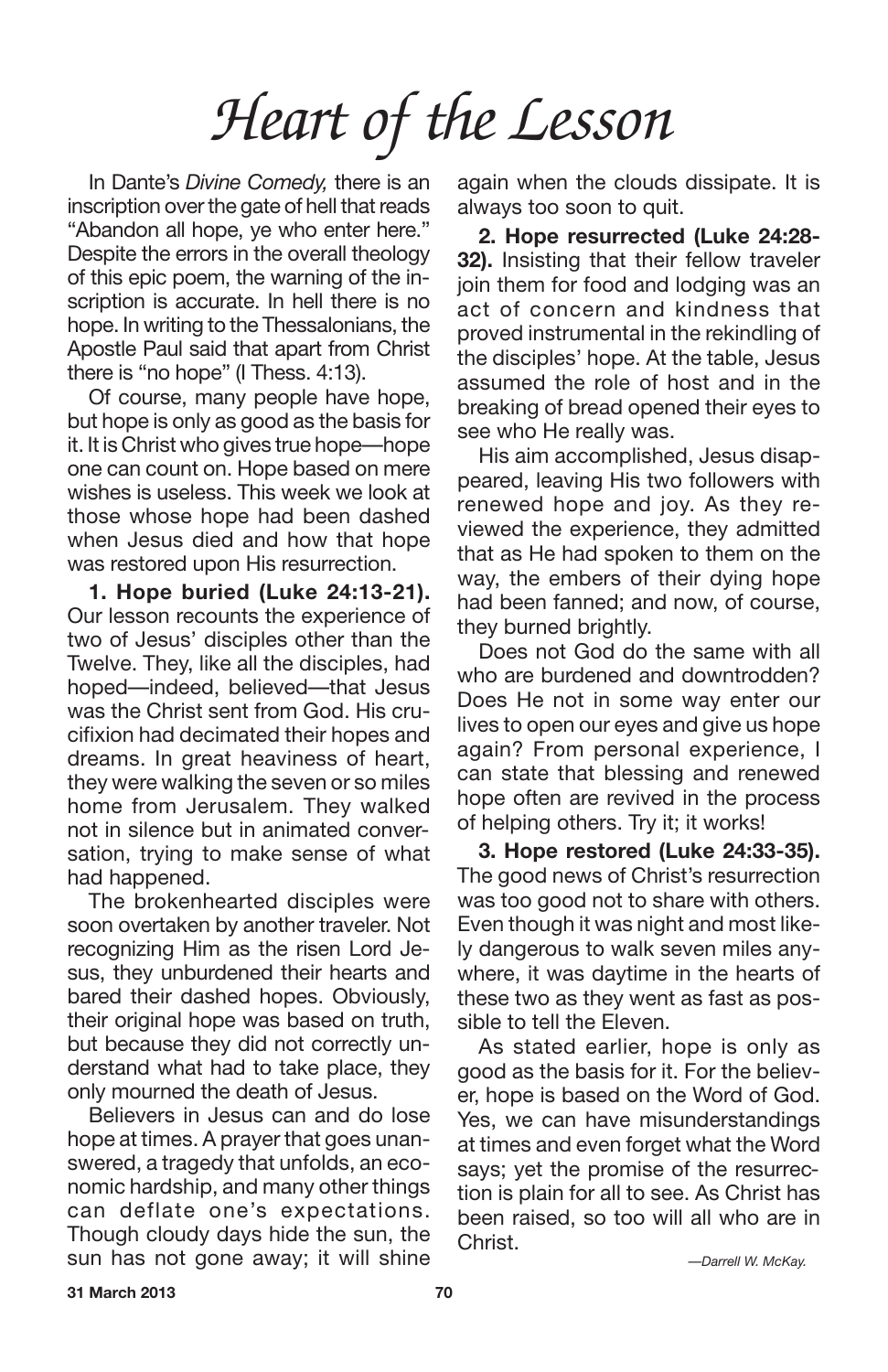Promises! Promises! Everybody makes them, from children wanting parental permission to politicians wanting votes. Everyone makes them, but not everyone keeps them. We have all had feelings hurt or been otherwise disappointed when someone broke a promise to us. Is there anybody who actually keeps all his promises? Of course the answer is yes, and that Person is Jesus.

**1. The promise of resurrection (Luke 24:36***a***).** The very fact that Jesus appeared bodily in the midst of an assembly of His disciples was proof positive that He was not dead. No longer was His body lying lifeless in a dark tomb, for He was standing before them and speaking to them. Jesus had foretold it (cf. Luke 9:22), and it had come to pass.

Every religious leader throughout history has died, but only one has been resurrected. Sadly, many sincere people have chosen to follow dead leaders. The good news we share with others is the news of Christ's resurrection. In fact, the resurrection is the very heart of the gospel, for apart from the resurrection we have no good news and no hope. There is but one gospel, and it is the story of Christ.

**2. The promise of peace (Luke 24:36***b***-43).** Our Lord's first word to His startled disciples was "peace." Peace with God and peace with one's fellow man are impossible apart from Christ, but God-given peace was promised in Luke 2:14 by the angels of the Lord in their birth announcement of Christ.

Believers in Christ are no longer enemies of God but are now friends, even family. We continually see lives changed because of Christ and His resurrection power: where there was strife, there is now peace; racist attitudes disappear; and broken family ties are mended. All of this is a foretaste of God's coming kingdom, wherein peace will reign because the Prince of Peace will be in charge. All who trust in Christ share in this hope based on God's promise.

**3. The promise of understanding (Luke 24:44-48).** Jesus repeated His previous teaching regarding the Old Testament promises about Himself and opened the minds of the disciples to understand. This began the fulfillment of His words found elsewhere. John 12:16 tells us that once Jesus was glorified, His disciples would remember and understand what had not been plain earlier. Jesus told them that understanding would come later (13:7).

At this point in Luke, Jesus had not yet been fully glorified by ascending to heaven; yet the time was near, and so the promise of understanding the gospel was coming to pass. All disciples, both then and today, have the mission of taking this news to the ends of the earth.

**4. A promise renewed (Luke 24:49- 53).** The promise of power from "on high" was reiterated by Christ. The disciples would learn shortly that the "power" was the Spirit of God. They would also learn that this power would not only change them but also work in and through them to change countless others.

The power of the Spirit is present in all believers today. So let us live confidently, as those who are fully trusting Christ as we await the fulfillment of all His promises. He has made promises, and He will keep them.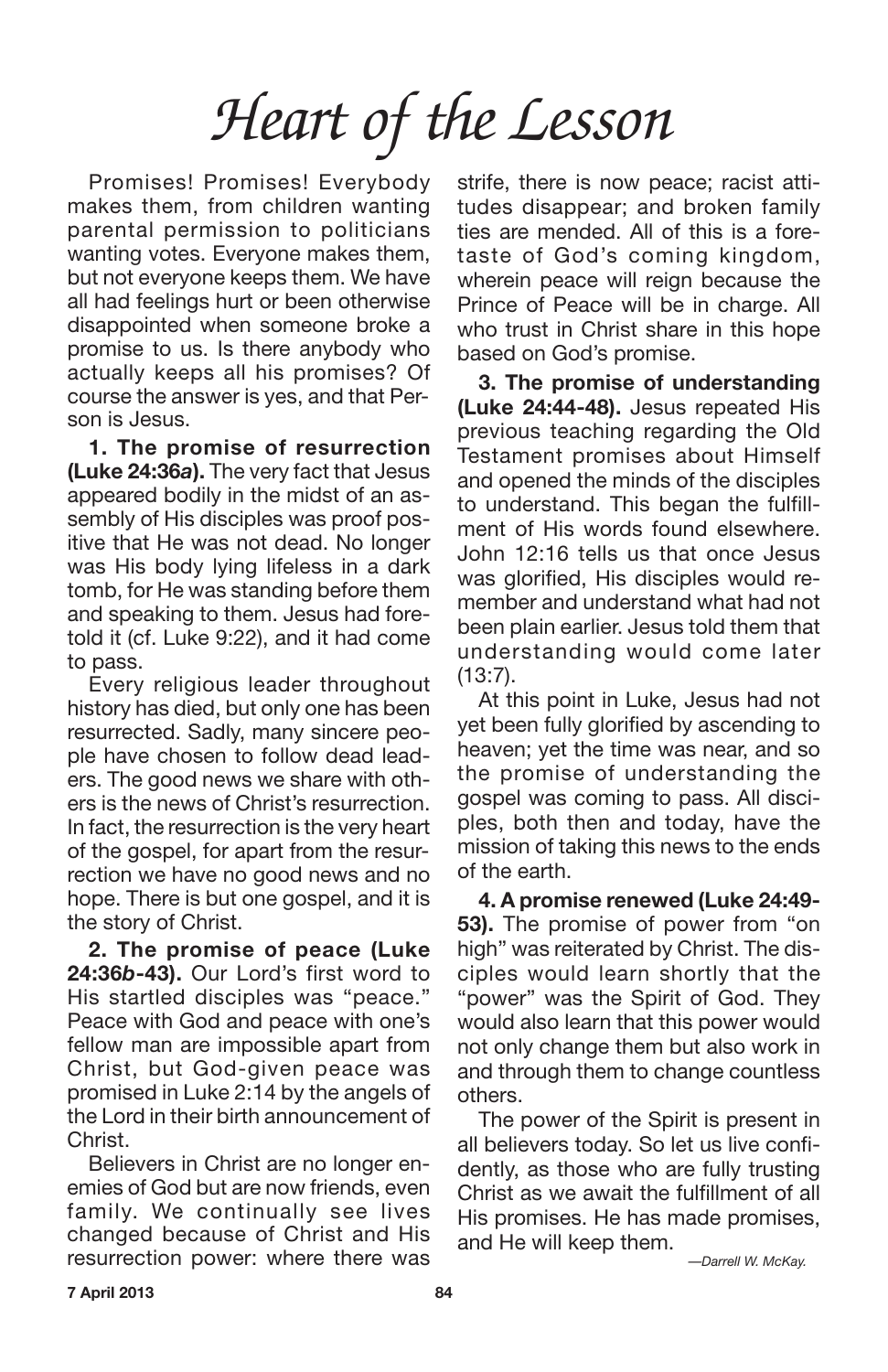We sometimes hear or read about something being a pivotal event. Such an event might be described as changing the course of history in the life of a nation or, closer to home, changing the course of one's own life. A Christian is one whose life has been changed by Christ, and that certainly would qualify as pivotal!

The event described in this week's lesson might not be taken seriously by the world at large. But when properly understood, it is seen to be a turning point of pivotal proportions for the world.

**1. A new day (Acts 2:1).** Pentecost had been a Jewish holiday since the time of the Exodus, but few outside Israel paid it any mind. This, however, was a new day. Pentecost would be so transformed that it would become known as the birthday of the church. Little did the disciples of Jesus who met together that day realize how their lives would be changed.

As many of us look back over the time we have known Christ, we marvel at what has taken place. The adventure that began at conversion continues and will take us into eternity. What a new and pivotal day our personal Pentecost was!

**2. A new speech (Acts 2:2-4).** Suddenly, with unearthly phenomena both audible and visual, the gathered assembly of disciples were filled with the Holy Spirit. Each began speaking in a different language.

As the Jerusalem disciples had new speech when the Spirit came upon them, so, upon coming to Christ, blasphemers and otherwise profane people abandon swearing and other vile speech, replacing such with words of grace. A new and different vocabulary is further proof of the presence of God in the life of a believer.

**3. A new power (Acts 2:5-13).** The sound like the rushing wind (vs. 2) was heard beyond the gathering place so that people were attracted to where the disciples were. The feast of Pentecost brought religious Jews and proselytes from much of the Roman empire to Jerusalem. Luke pointedly mentioned where they were from, underlining the presence of many different languages.

One of the amazing and miraculous aspects of Pentecost was that the Spirit enabled the disciples to speak in languages foreign to them so that the gospel of Christ could be heard and carried to many places. The words "language" (Acts 2:6) and "tongue" (vs. 8) translate the same Greek word, a word from which we get our word "dialect." The words they spoke were actual languages they had not learned. This was made possible only by the power of God (cf. vs. 4).

What should we take away from all this? First, God wants the good news about Jesus to be heard by all people groups, and He began the process Himself on Pentecost. Today the work of ministering to previously unreached peoples includes the deciphering of languages and resultant Scripture translation.

Second, not everyone is gifted or called by God to go to different cultures and peoples, but we can speak to those of our own language group as the door is opened to us.

Finally, as the disciples on Pentecost were thought to be drunk, so today's disciples are often considered strange. Forgetting what others may think, in these "last days" let us utilize the power of the Holy Spirit and proclaim God's truth.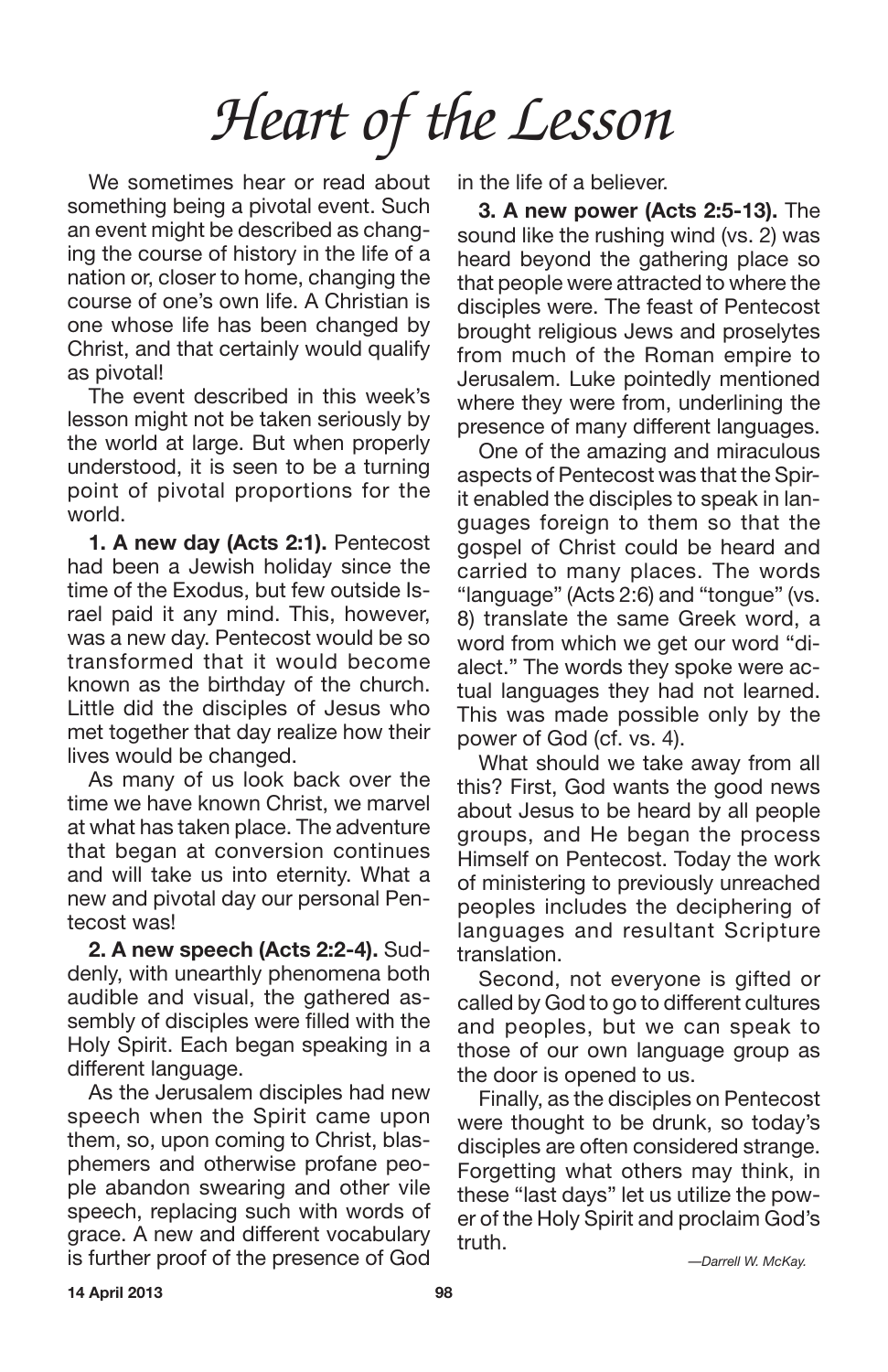Living in a fallen world as we do, we encounter numerous things that can sap our spiritual vitality and hope if we are not careful. Since we also have a supernatural enemy out to either derail our testimony for Christ or weaken our spiritual influence, there is all the more reason to do what is necessary to keep hope alive.

**1. A reason for hope (I Thess. 4:13- 17).** Some believers in Thessalonica had died since the Apostle Paul had visited and preached to them, and their loved ones were troubled as they tried to sort out the times in light of the prophetic word they had heard from him. In short, sorrow prevailed, and hope wavered.

Paul therefore sought to clarify his earlier teaching in an effort to rekindle the believers' faith and hope. His effort to meet their needs has resulted in a passage that countless believers cling to in the worst of times. Christ will return in the clouds to take to Himself both those who have died in Him and believers living at the time. This event we call the rapture will begin a neverending presence of the Lord with His own.

God, who cannot lie, has promised that He will return for all who trust Him. Neither the intervening centuries nor death itself can alter that promise. Regardless of your present circumstances, do not give up or tire of looking up. One fine day the call will come or the shout will be heard. As the hymn says, "It will be worth it all when we see Jesus" (Rusthoi, "When We See Christ").

**2. A ministry of hope (I Thess. 4:18).** The bewildered and grieving believers in Thessalonica were not to give in to their fears. Rather, they were to take the words of Paul and comfort one another.

As the physical body of a person has ways of contributing to the well-being of the parts that are weaker, so the members of the body of Christ are to do what they can to strengthen other members. Who in your circle of Christian acquaintances could use an encouraging word today? Are there any whose hope in Christ is waning or who despair of the difficulties life has thrown at them? If you can think of any, that may well be your ministry of hope for today.

**3. A life lived in hope (I Thess. 5:1- 11).** Paul tried to redirect the outlook of his readers from confusion regarding prophetic events to living for Christ while patiently waiting for Him. They were to live watchfully, wearing the armor God supplies, which includes hope. Hope based on God's promise is hope based on a sure thing.

Because true believers in Christ have the promises of God, including the sure return of Christ for them, they should not get so distracted by circumstances that they fail to live faithfully and confidently. Prophecy is important, but we can get so involved in trying to determine something God has kept to Himself that we neglect more urgent matters, such as serving Christ and ministering to others.

May God help us to remember the basis for our hope as believers and to use that very hope to lift up fellow pilgrims on the way—those whose spiritual knees may be buckling under life's heavy load. Let us help one another keep hope alive.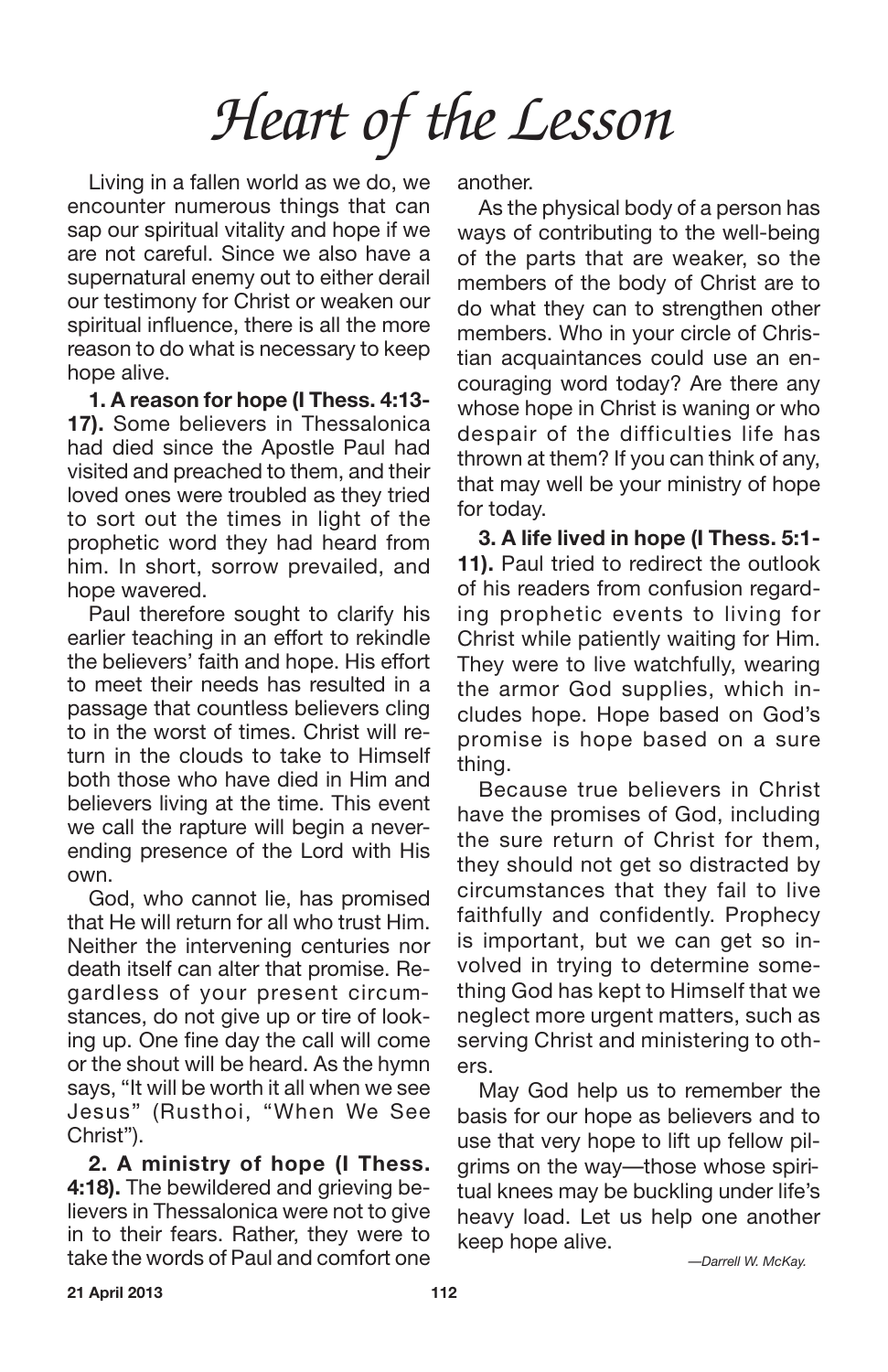Often among new Christians, though not confined to them, we find an unquestioning embrace of whatever supposed Christian teachers espouse as biblical truth. Whether because they do not yet have a depth of understanding, or for other reasons, they can be easily diverted to a path different from that which is orthodox.

In this week's lesson, we are told that the Thessalonian believers, still new in the faith, encountered incorrect doctrine. They were having trouble sorting out the good from the bad.

**1. Hope will be tested (II Thess. 2:1-3).** The Thessalonian believers were already in something of a quandary as to the timing of the Day of Christ. They apparently had had one or more reports, purportedly from Paul, that it had come; yet these reports did not seem to agree with what Paul had taught them earlier. They could not rationally make sense of it, and they were troubled about it.

Paul reminded his readers of two events that had to happen before the Day of Christ. If they did not keep these in mind, their hope might be severely shaken. One of those "must" things was a great apostasy, or rebellion against God. The second was the revealing of the son of perdition, also known as the antichrist.

It is probably safe to say that every Christian, whether new in the faith or a time-tested saint, has had his hope assailed when going through situations that are less than pleasant. "Why, God? Are You still there, God?" are questions that expose a hope under stress. We must remember that hope, like faith, will be tested.

**2. Truth will be unwanted (II Thess. 2:9-12).** The antichrist will be empowered supernaturally and with great deceit will gather to himself those who hate the truth and love the lie. Sadly, those who embrace the lie will be confirmed in that condition; they will love unrighteousness more than God's truth.

Do we not see in our own day God's truth being rejected more and more, to the extent that any Christian symbol or mention of God or the things of God is banned from classrooms, courthouses, and the public square? Do we not see acts of sin being more widely accepted and even taught as part of some public school curriculums? Current societal trends could be seen as preparing the way for endtime events.

**3. Stand fast in truth and hope (II Thess. 2:13-17).** Though the Thessalonian believers were having difficulty processing what they were hearing from others in relation to what Paul had taught earlier, Paul still had great confidence that they would not jettison their hope for some other teaching. He was sure of their salvation and urged them to stand fast in what they had been taught by him, for therein lay their hope. He then committed them to God.

There are many winds of false doctrine blowing across the contemporary landscape and, sadly, gaining a following. Too many are remaking God in their own image and thus sanctioning their own sin and rejecting God's truth. They want to determine truth by their own authority, but apart from coming to Christ they will perish.

May God help all who know and love the truth to stand fast in these last days, even as hope is tested again and again.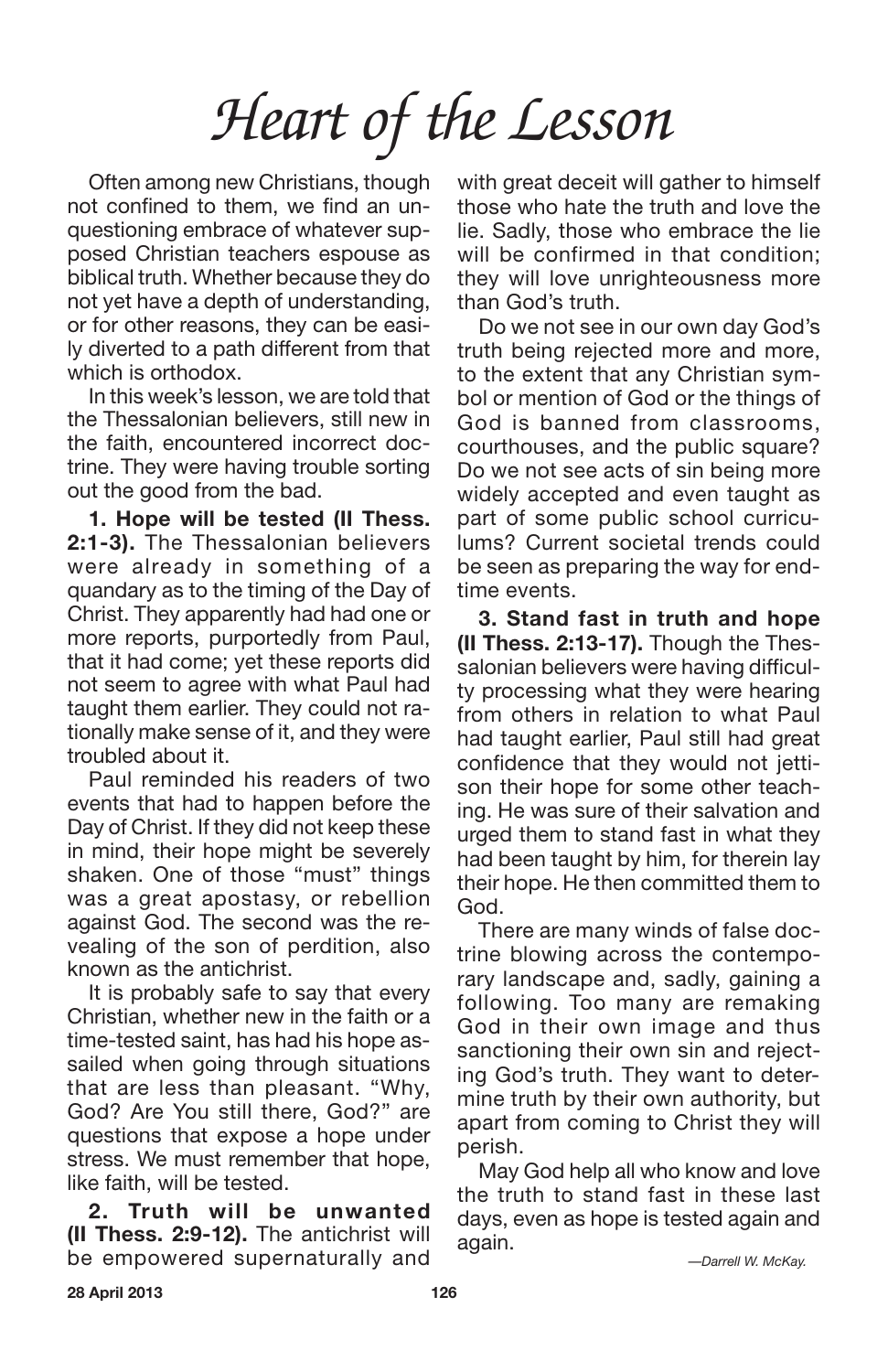Though the overall theme of our study this quarter is "Beyond the Present Time" and lessons in the first two units have focused on the coming kingdom and our great resurrection hope, our final unit will bring us back to the present time. That is only fitting, since the prophetic word and the promises of God are meant to have an impact on how we live while waiting for the future to unfold.

**1. Born again to a living hope (I Pet. 1:3-4).** Scripture is clear that one birth is insufficient to get anyone to glory. There must be a second birth, even as Jesus reminded Nicodemus in John 3. For those who have experienced that second birth, it is the cause of great praise to the One responsible. That God had mercy on us, sinners though we are, is reason enough to not only continually praise God but to live holy lives as well.

When we think through what the Lord has done for His own—a new life, an inheritance that will neither deteriorate nor disappear and is waiting for us—how can anyone cease to be thankful and worshipful in daily living? We should always be mindful of where we would still be spiritually if not for the grace and mercy of God.

Peter wrote these things to a people persecuted for their faith in Christ. He encouraged them not to forget who they were and whose they were and what they had in Christ. Christ was responsible for their hope because He had been raised from the dead and was very much alive. A Christian's life is to be characterized by the sure and living hope he has in Christ.

**2. Kept in that living hope (I Pet. 1:5-9).** Believers are kept by the power of God through faith. Just as God is responsible for the new birth, so He also knows that we need His keeping power if we are to live out our earthly lives and successfully attain the goal of our faith, the salvation of our souls.

May it be true of each of us, regardless of our present and often trying circumstances, that our love remain steadfast and enduring. Let us be ever thankful to God for His keeping power on our behalf.

**3. The mystery of the living hope (I Pet. 1:10-12).** Peter told his readers that what they had in Christ was something the Old Testament prophets prophesied but never fully understood. It was a matter that the Spirit of God revealed *through* them but not *to* them. They did realize it did not pertain to them fully at that time, but it would to others who would follow. They were thus curious about the grace of God they had written about; it became a matter of great interest for them, as well as for the angels.

How much do we study what has happened to us? How well do we know and how well can we explain to others the new birth, the work of Christ, the future for believers, and the pattern for living that God wants to see in us? To be sure there will always be mysteries, for we live by faith. But a lack of perfect knowledge and understanding should not prevent us from continuing serious study.

Christians are those who have been born anew from above to a living hope. Christ, who is our hope (cf. I Tim. 1:1), is alive, and because He lives, our lives can be energized by that same resurrection power. Let each of us depend on that power in the remaining days of our earthly lives.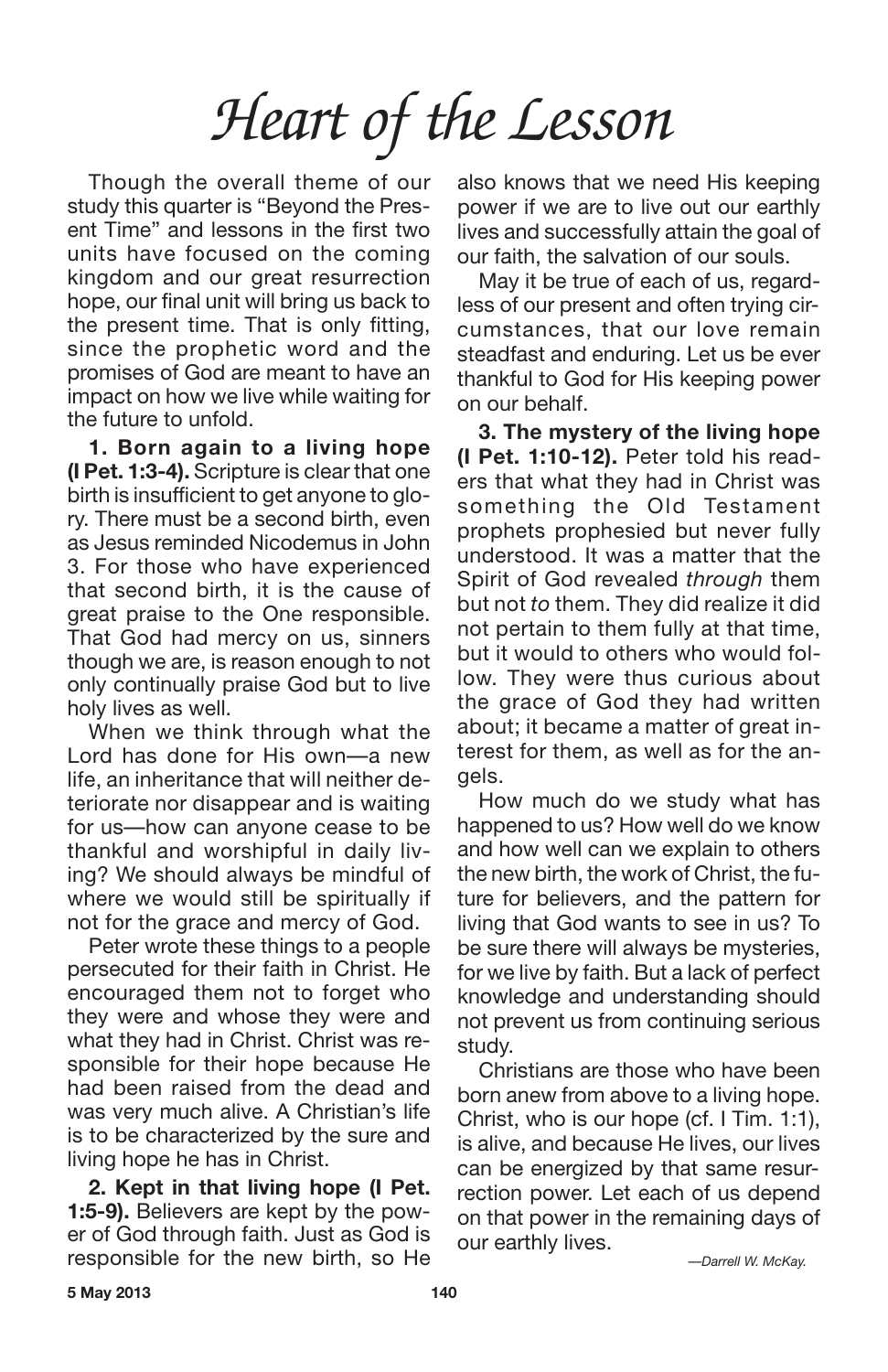There is nothing God would like to see more in His children than a display of His divine nature. Since they have been reborn by Him and indwelt by His Spirit, it seems quite natural that there should be evidence of godliness in them. If there is not, it certainly is not the fault of God.

**1. Godliness is possible (II Pet. 1:3-4).** The Apostle Peter was explicitly clear in stating that Christians have been given the things that enable them to be godly. Through knowing the Lord and believing His precious promises, they can exhibit moral traits that reflect the divine nature. Believers in Christ no longer have to show the deficiencies of the old nature that characterized their past. They are new people with the ability to live new lives.

As a result, there is no need for people who truly know Christ to live as though they did not know Him. Christians are people God has created, called, and converted. The path they now tread should be 180 degrees different from their former way of life.

**2. Diligence is necessary (II Pet. 1:5-11).** The recipients of Peter's epistle were people of faith in that they knew the Lord. That was fundamental to their being able to develop godly behavior. God had given them what was necessary to do so, but at this point they needed to make the decision to pursue a deep relationship with the Lord.

To their faith they needed to add additional virtues, each one being built upon the previous one. After listing them, Peter said that only a spiritually blind person does not see their value, and for a second time he said his readers must be diligent to obtain them. The decision must be made to begin the quest.

One often hears the phrase "a mile wide and an inch deep" when speaking of the shape of the Christian church in various places. In other words, many in those places have come to faith in Christ, but they remain largely untaught and are thus shallow in their understanding of the faith.

How would others define you or your church in this regard? How would you define yourself? When looking at Peter's list of virtues to add to one's faith, where would you place yourself? This can be a sobering exercise.

**3. Reminders are helpful (II Pet. 1:12-14).** Peter knew that Christians need reminders, for life has a way of diverting the attention in a multitude of directions so that one's focus can be lost. He made it his ministry in the closing period of his life to do what he could to keep his fellow believers on the track to godliness. This brings to mind the Lord's charge to him beside the Sea of Galilee, when He told him three times to "feed" His "sheep" (John 21:15-17).

The command to feed and tend the lambs of God (believers) was taken seriously by the apostle, and we can draw a lesson from this charge as well. Some are better soul-winners than others, while some are better able to nurture those new or young in the faith. Both kinds of people are needed in God's work, so let each of us who know the Lord seek to do as Peter did and fulfill the calling Jesus has given us with the gift He has given for that purpose.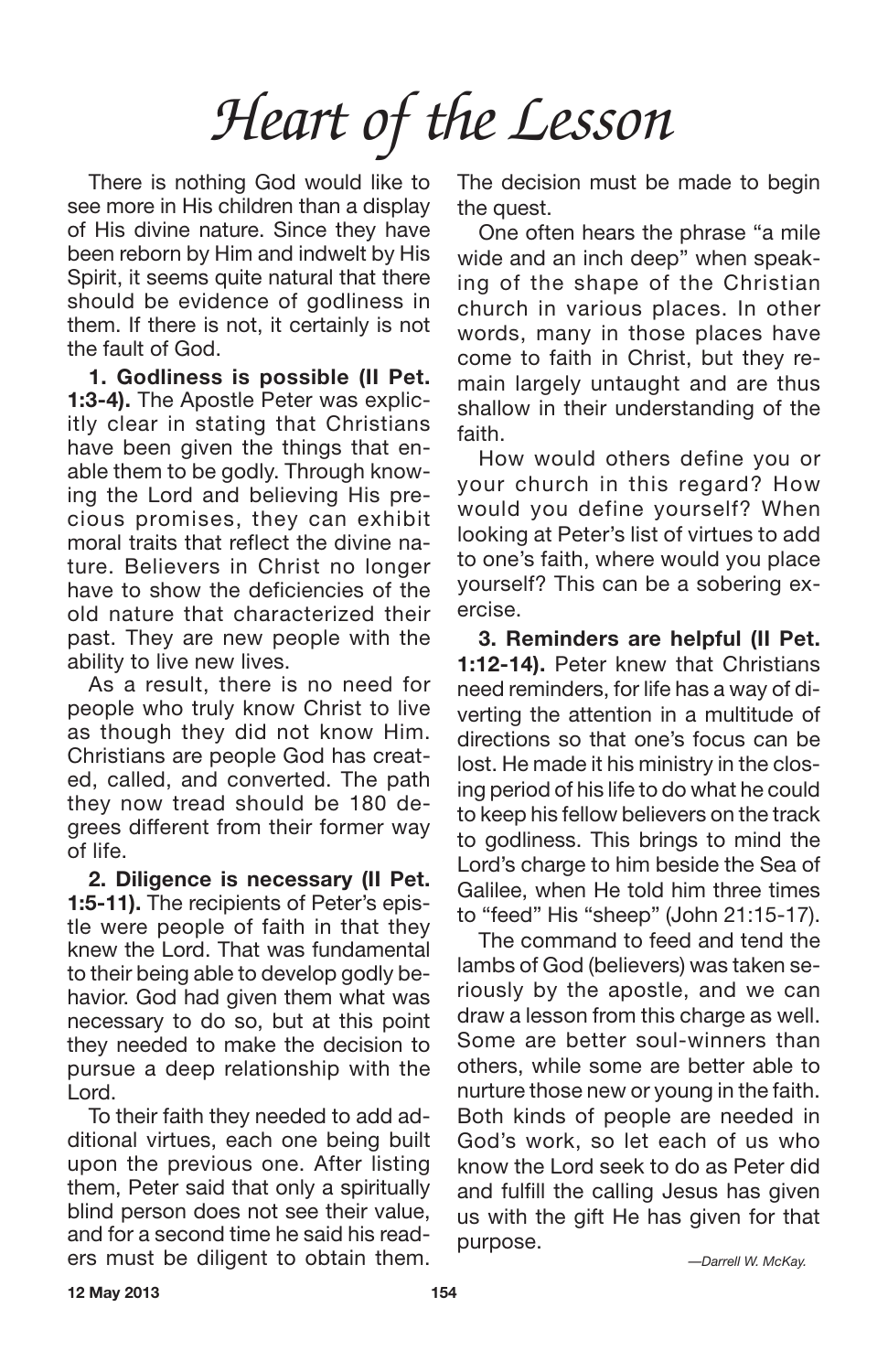The fact that the recipients of Peter's epistle were being persecuted for their faith was no reason as far as he was concerned for not being Christlike in attitude and conduct. Christians, whether persecuted or not, are not to forget biblical truth, nor are they to forgo ministry to one another because of adverse circumstances.

**1. Leave sin in the past (I Pet. 4:1- 3).** Since Christ had suffered for them, and though they were now suffering, Peter's readers were to be Christlike in daily living. The person saved from sin's eternal penalty should not continue in or revert to the lusts and lasciviousness of the past. Persecution should not be used as an excuse to do again the deeds expected of them by those they used to sin with regularly.

This is still God's will for us today as well. The believer is to leave sin in the past, even if doing so might bring on persecution as former friends turn on him. Adults experience peer pressure as much as teenagers do, and their response should be the same as the advice they give to young people: Do not give in.

**2. Guard your present (I Pet. 4:4- 7).** The early Christians faced ridicule and were thought strange by the crowd they used to join in sinful practices. Peter reminded his readers that the unsaved who had turned on them would face the judgment of God. One day God will judge everyone, and that is why the gospel of Christ is to be proclaimed. We are to give the unsaved an opportunity to come to Christ.

With judgment sure and coming, believers were not to revert to their old ways but to devote themselves to soberness and watchful prayer.

The prayer meeting, which for many

years was the spiritual strength of the church, has in many places disappeared, or nearly so. This does not mean that Christians no longer pray, but the church as well as individuals are the weaker for the lack of this time of corporate prayer. Weak Christians and a weak church cannot, and do not, put up much of a fight against sin. We are to leave sin in the past and guard our present with prayer.

**3. Live looking to the future (I Pet. 4:8-11).** For whatever amount of time Peter's readers had left, they were to devote themselves to serving others. They were to love others fervently, for in so doing they would be showing that they forgave the sins of others against them. Showing hospitality was also laid upon them, but they were to do this with joy, not with a "have to" attitude.

God has given spiritual gifts to each believer, and such gifts have a purpose—namely, to help others in their daily walk, whether they are suffering persecution or not. Such ministry brings glory to God.

So, leaving sinful lives behind and watching out for snares that could entrap us in sin again, we must determine to diligently practice love toward others. What a difference that would make in the lives of individuals and in the church as a whole!

Finally, let each of us use his Spiritgiven gifts in loving and serving others. This will contribute to the benefit of others and to the whole body of Christ. If the body of Christ benefits, Christ Himself is glorified. In our selfcentered world, we who name the name of Christ as Saviour and Lord are to show proof that He is indeed our Master.